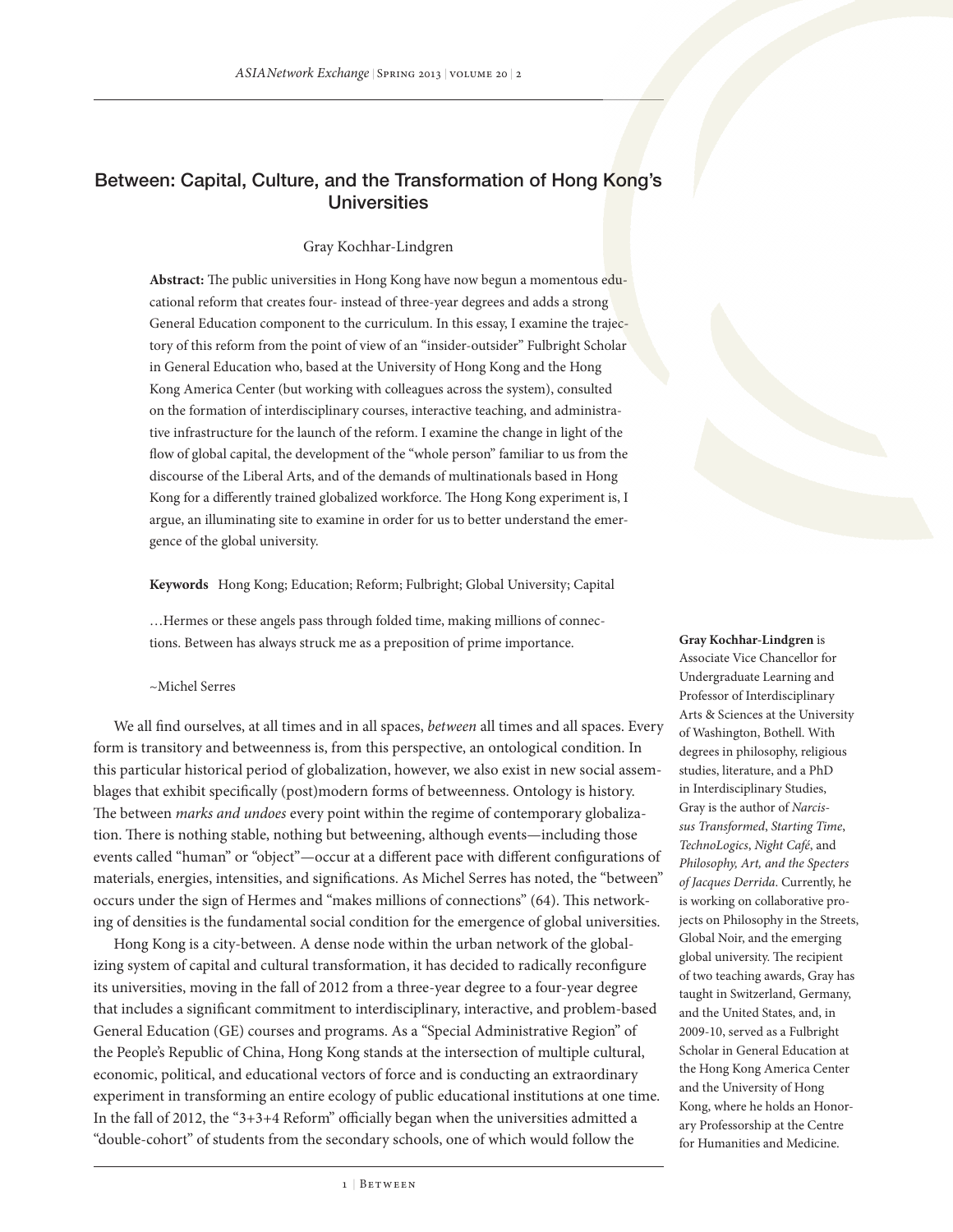traditional three-year degree track and the other the new four-year track. Although this was the inauguration of the reform, all of the schools have been actively preparing for this shift since the city's government mandated it in 2005.

Hong Kong students score extremely well on the PISA (Programme for International Student Assessment) test, which ranks students in international comparisons, proving themselves to be among the top three participants in math and science, and the top four in reading. 98% of those who begin a university education in Hong Kong complete it. Several of the public universities are in the top 50 in the world in the international rankings, and others land in the top 200. These numbers are to be envied, and establish the fact that education in Hong Kong is already working very effectively along certain trajectories of learning. Why, given such a success story, change anything?

The key reason has to do with the city's need to educate students toward greater intellectual flexibility, initiative-taking, and independent problem-solving, all of which are organized around the capacity for social and technical innovation. The government and local multinational employers have determined that, in order to improve the student experience and better prepare students for the workforce in the digital knowledge economy that is central to Hong Kong's status as a global financial center, all the publicly funded universities would institute a four-year curriculum that includes a component of GE courses. The reforms are intended not only to "broaden" student engagement, but also to inculcate a more interactive style of learning and teaching into the traditional professorial- and memory-centered university culture.

As Professor Arthur K. C. Li, then Secretary for Education and Manpower, noted in a speech on November 3, 2005:

> I am pleased that after years of preparation and discussion, Hong Kong has at last reached a consensus on the roadmap of the reform. Introducing the new academic structure is a mammoth task. It requires substantial manpower, land and financial resources, but we believe this is an essential investment for our future…At the university level, we should be looking for a new and coherent curriculum, not simply adding one year to the current three-year programme…For the betterment of Hong Kong, may I therefore appeal to you to help us make this vision come true. (Hong Kong Government Website)

The curricular transformation is a decisive move away from the pedagogical and examination habits of both British colonial culture as well as Confucian-Communist culture, and toward the emerging networked entrepreneurial capitalist culture for which Hong Kong is an essential hub, both for mainland China and the rest of the world.

Still in the long historical aftermath of the handover from the British to the Chinese in 1997, Hong Kong continues to very actively negotiate its identity within the "one country, two systems" experiment of governance. The educational reform is very much a part of this experiment of a city between "East and West." Without entering deeply into the intricate conversation around Hong Kong's identity, let me simply cite Leo Ou-Fan Lee's *City Between Worlds*, which strikes me as a highly accurate description of a city notable for its famous architects, world-class airport built on a reclaimed and engineered island, shopping malls that arise out of the MTR rapid transit system, soaring housing costs, and stark contrasts between the wealthy and the poor.

As Lee notes of his own writing method, which moves "in the shadow" of the urban theorists Ackbar Abbas and Rem Koolhaas, he finds himself "plowing away just to pick up some piece of empirical debris or the occasional relic—a few small cultural substances from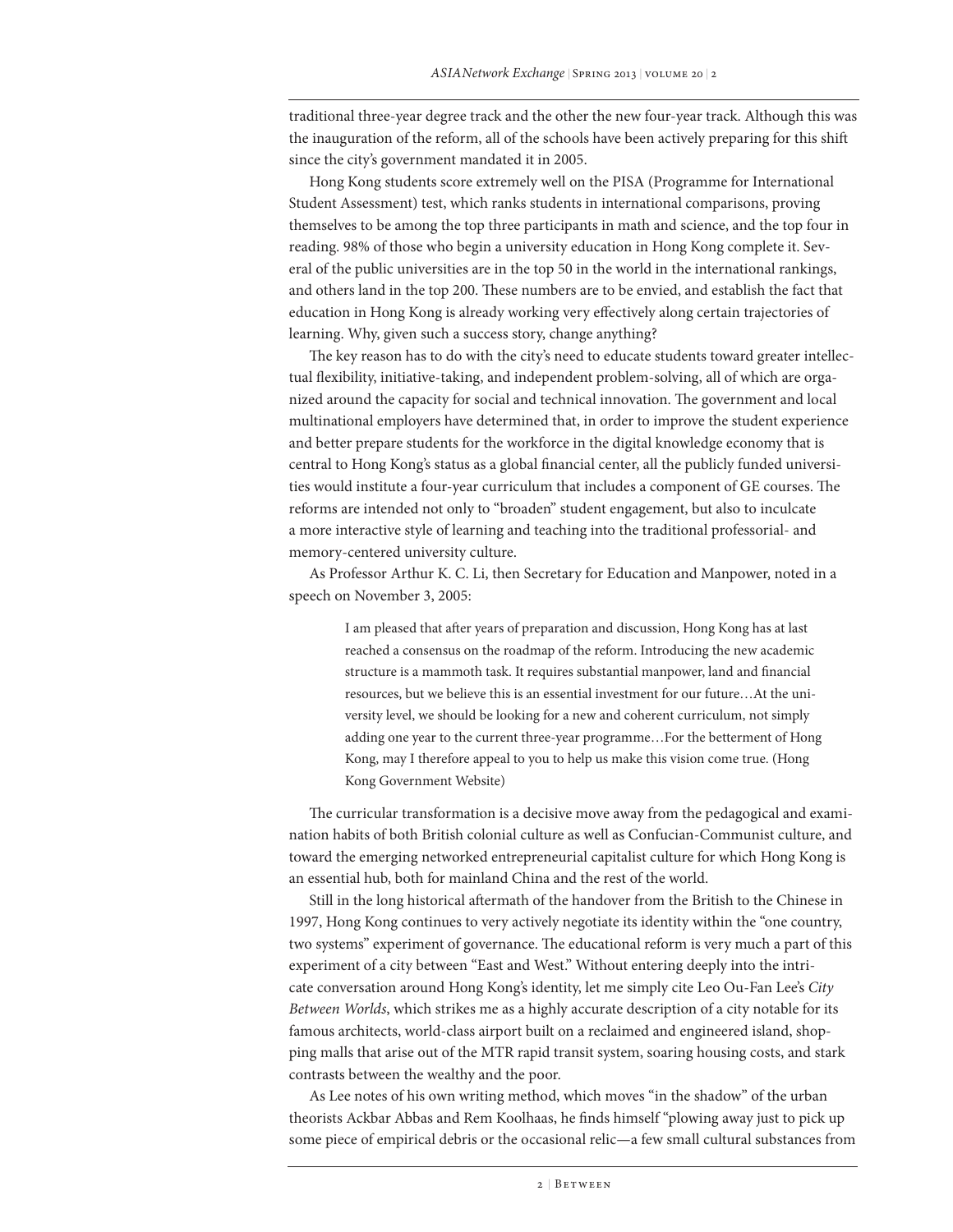Hong Kong's streets and from the material world of its everyday people" (5). To construct a collage of a city-between he must become an historian of the debris that appears in everyday culture. His is a task of preserving a space for memory that attempts to forestall the oblivion of the present. The Hong Kong government, however, he observes:

employing a logic of excessive modernization, always wants to demolish old buildings and neighborhoods and build new projects, or do more reclamation or carve out new pieces of land to build new 'centers,' or embark on mega-projects such as the West Kowloon Cultural District… The embedded cultural traditions of a building, a neighborhood, or a place are ignored or considered unworthy of preservation or even renovation. (241)

Place, in this scenario, tends toward the placeless, or, more specifically, toward the almost interchangeable designs of the hypermodern spaces of franchises, airports, hotels, and global universities. But the "almost" is essential, for in this space-of-betweenness the almost keeps cultural differences actively in sight. Hong Kong and Seattle are both sites of globalizing universities, but the politics, language, history, and physical locales of each site keep difference from being completely absorbed into the repetitious norms and signifiers of globalization.

Lee's work of memory, like Hong Kong itself, runs headlong into the enormous force of finance capitalism, especially in the form of real estate *speculation* (a term that would, if we were to do it justice, take us very far afield through the history of political economy, idealist philosophy, and the effects of mirrors on perception and culture that would, as if by magic, lead us right back to land prices in Hong Kong). It is between such forces that the installation of the curricular reform is occurring in the city's universities. Which possibilities will be taken up, followed through on? Which will vanish like the smoke of so many other incomplete educational reforms that we are all so familiar with?

It is in this context that the Fulbright Commission, the Hong Kong America Center, the philanthropist Po Chung, and the eight public universities of the city developed an original form of participation for visiting Fulbright Scholars who, based in different universities, would work across the city as "Team Fulbright" to support the transition to the four-year degree, especially around creating effective GE courses. Each year for four years (2008- 2012), a different cohort of Fulbright Scholars arrived in Hong Kong to assist as "insideroutsiders" with the articulation of administrative structures, the design and review of courses, and with faculty development workshops that would be useful for the implementation of the new curriculum. The organizational structure of a "Team Fulbright," however, is itself quite innovative in the world of higher education, and responds, like the curricular transformation itself, to the needs of the new networked culture of collaboration, interactive learning, and the need to build capacities for the demands of a rapidly changing transnational finance capitalism, as well as the many forms of imagined alternatives to this force.

The university, as William Sullivan and Matthew Rosin remind us, is a "cultural institution. Like all institutions, universities are distributed cognitive systems—that is, networks or webs of interaction through which humans think, deliberate, and act…The university establishes particular foci of shared attention and references that enable individuals to imagine their lives in coordination with others…" (113). As the functions of capital, politics, media, and technology change, so, too, do the concepts constellated around "scholar," "teacher," "learner," and "university." All of these concepts become distributed differently across the terrain of meaning as the intellectual landscape of the city changes, and it is into this new terrain that collaboration, via multiple and simultaneous acts of networking, becomes a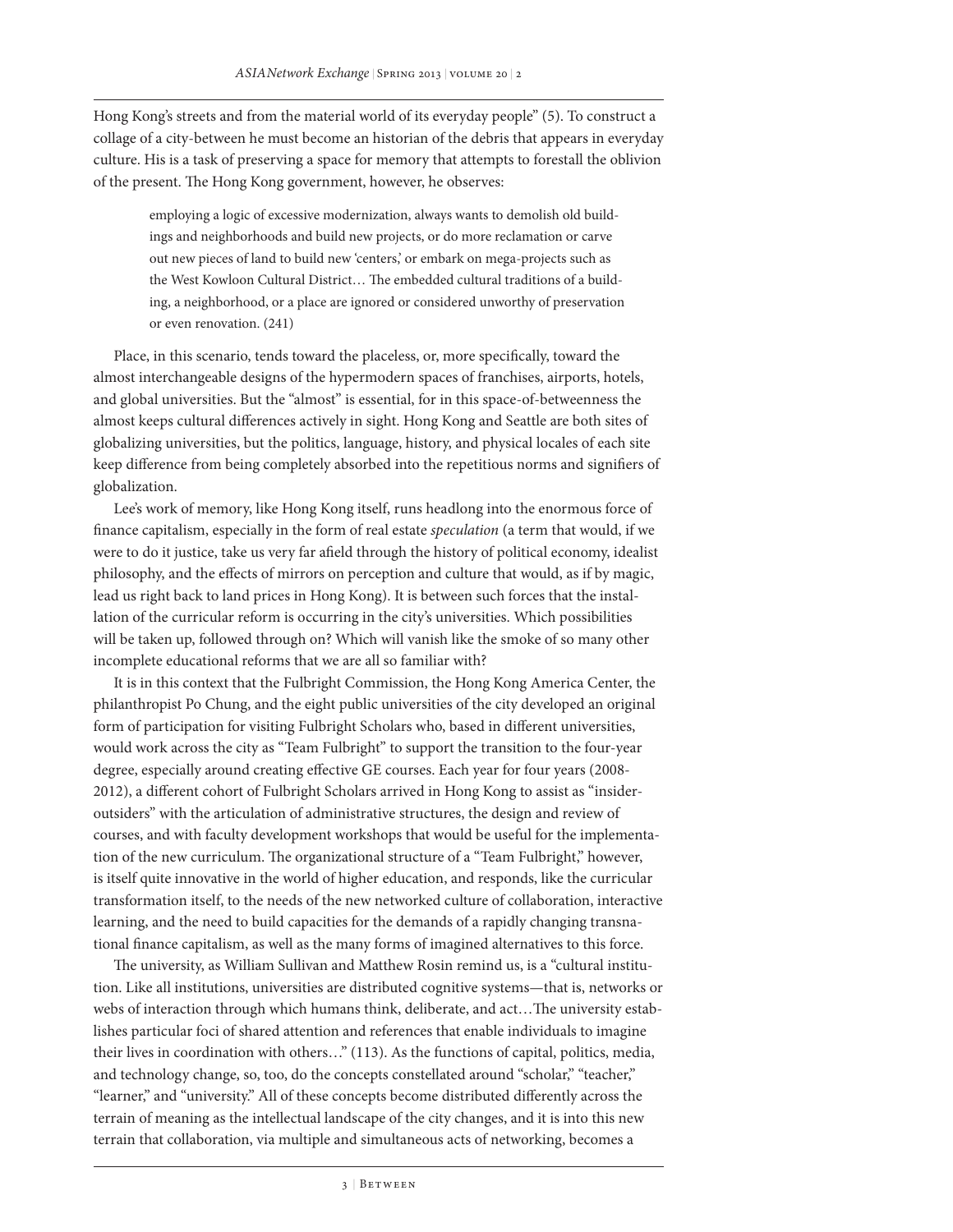focal set of activities in which we are all practicing in order to become more adept at surviving, and hopefully prospering, within and along the edge of the vortices of globalizing modernity.

### **Configuring General Education in Hong Kong**

The expansion of GE courses and administrative structures requires a rethinking of such terms as "discipline," "specialization," "rigor," "inquiry," and, most basically, "learning and teaching." The curricular change of 2012 will not, in other words, be simply an "addon" or a "plug-in" which would allow the local university to remain somehow unchanged in its essence, but, instead, will shift in important ways the very meaning of the university experience for everyone involved. Although the language of "broadening" student experience is relatively useful, it is all too often pitted against the more highly-valued terms of "depth," "specialization," "research," and "expertise," which are associated with the traditional function of majors in research intensive universities, and serve as embedded ideals of technocapitalist productivity. (See Jean-François Lyotard's classic, and prescient, account in *The Postmodern Condition*.) There is as yet no term that has come to the fore to replace the staid quality of "General Education," or the semantic confusions of "Liberal Education," but we are now at a point at which we can begin to inductively build toward that shift in the rhetoric of a comprehensive experience that reconfigures traditional disciplinary learning.

As we transfigure the meaning of GE, we need to develop a vocabulary to articulate, intensify, and shift various "points of contact," whether in the domain of ideas, classroom practice, media capabilities (including writing and data visualization), off-campus learning sites in the city itself, or in the larger world. We need to build connections across areas of study and educate those who, in addition to field expertise, can serve to synthesize, translate, and further contribute to the results of specialized research. It will also be necessary to change the incentive and reward structures for faculty members, which is one of the most deeply embedded intransigencies to be overcome in the new global university. In general, if faculty are only rewarded for long lists of traditional publications, this will reinforce the traditional nature of student learning and create resistance to curricular and pedagogical innovation. Universities must, if the experiment is to succeed, create pathways that reward sophisticated research, sophisticated teaching, and sophisticated relationship building between the formal space of the university and a variety of corporate, non-profit, and community partners.

In addition to faculty reward structure, there are a number of other innovative changes in the GE structure that will need to be considered in the Hong Kong context. For example, there have traditionally been very few formalized First Year Experiences, but now that GE moves through all four years of the undergraduate experience, the skills needed for a successful transition into the university from high school, to become prepared for more advanced work in the majors, and to participate as citizens in the networked society, will all have to be addressed as soon as students enter the university. First Year Experiences could well offer one of the best opportunities for making connections between courses, between curricular and co-curricular experiences, and for developing a reflective narrative about the coherence of an undergraduate education.

A second area of re-imagining the GE experience that many of the universities are engaged with includes interdisciplinary courses, often team-taught, that are to be organized around areas of inquiry and central social problems instead of around a disciplinary formation of knowledge. These courses will *not*, in other words, be "Introductions to X." Since the late 19th century, and with an intensification as the sciences and capitalism converge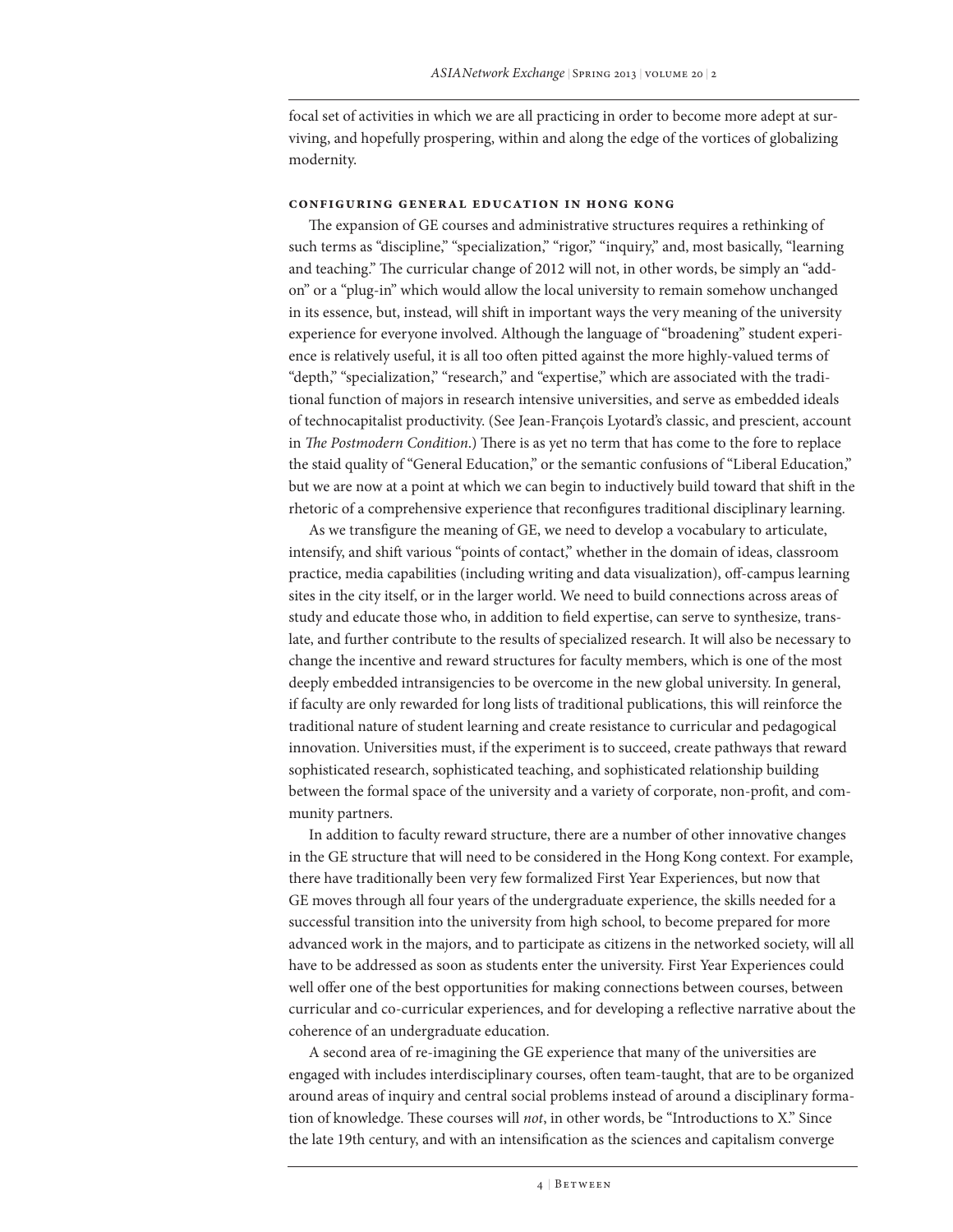throughout the 20th century, universities have become accustomed to organizing themselves around "disciplines" and "majors." GE, therefore, will inevitably encounter resistance from some sectors of departmental culture, which will at times take the form of a faculty, student, and administrative hesitation about the value of interdisciplinary courses that cross boundaries between, for example, philosophy and business, nutrition and history, economics and art, or ecology and literature.

To counter such habitual caution and defense of "turf," GE practitioners must articulate a sound understanding of interdisciplinary teaching and learning. They must move toward forms of interactivity and student-centered engagement; take account of "big questions" that matter; and encourage student projects, including but moving beyond the traditional research paper. And, perhaps most importantly, such instructors must consistently articulate the particular form of *rigor* of the GE experience, which includes both imaginative and analytic expectations and practices.

Such teaching in GE, whether individual or team-taught, must keep in mind that none of us can be an "expert" in multiple disciplines (and perhaps not even in our own disciplines), but that we can, indeed must, be able to invent strategies of *inflecting toward* other disciplines. This will naturally occur as students develop their projects; through visiting teachers from other disciplines and by understanding how concepts and methods of learning, teaching, and research act in a transdisciplinary manner. Nonetheless, it must also be often and explicitly noted by instructors, since students are not yet acculturated to the habits of the university discourse and it is very difficult to articulate the unfamiliar discipline of the trans- and inter-disciplines. They, as well as their parents and secondary school Liberal Studies instructors, will need to be educated not only into the content of the courses, but into the form as well. Finally, as I have already noted, these characteristics of renaming values, developing interactive student-centered pedagogies, and articulating interdisciplinary practices must all find a place in long-term opportunities for faculty development and reward.

## **Strengthening the Curricular Transition**

Each of the Hong Kong public universities has done an enormous amount of the highest quality work on structuring their curricular reform. In a very short period of time each, in its own style, has begun the transformative work of reinventing an entire conception of undergraduate education. This is a generational shift, which, as with similar efforts around the world, will be more or less successful in different sites and at different moments of development. Recognizing these inevitable variations, I offer the following rather commonplace recommendations in a spirit of admiring collegiality. Some of the central tasks for all of the universities in Hong Kong will be to:

- I. Continue to cultivate the use of active pedagogies with a range of disciplinary and cross-disciplinary faculty.
- II. Develop multiple learning sites and student-centered projects as forms of experiential and community-based education, and focus significant attention on the faculties of Business, Law, and Engineering, which tend, in my experience both in the US and in Hong Kong, not to be sufficiently engaged with GE at a significant level. This is a real opportunity to improve the student experience.
- III. Support the development of academic services such as Writing Centers, Quantitative Skills Centers, and Media Labs, and offer an ongoing commitment to English Language instruction throughout the four years at all of the universities, since this a fundamental skill that enables Hong Kong graduates to move throughout the global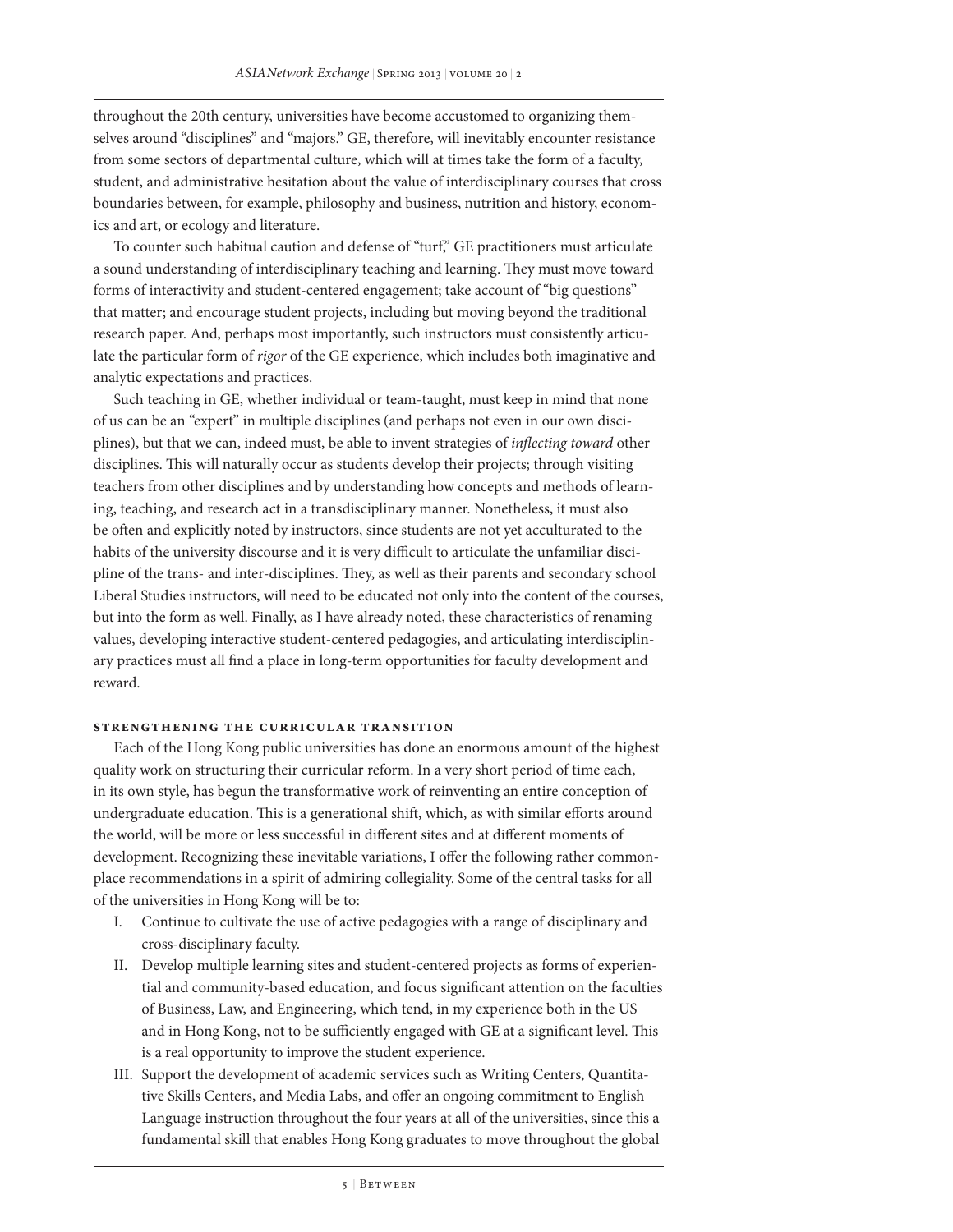economy. Continue to systematically offer training to teachers in the Liberal Studies Curriculum in the Secondary Schools and the Community Colleges.

- IV. Develop student and parent ambassadors, who can be educated about the advantages of GE and the Core Curriculum and spread the word to others in the community. (In short, they need to be clear that GE, when it is well done, is *extremely sophisticated* training for success in the knowledge economy of the global workforce.)
- V. Develop workshops for university administrators about how best to create crossand interdisciplinary structures for teaching, learning, and assessment.

Hong Kong will no doubt succeed at this educational reform, for there is already a network of cultural conditions in place to provide a platform for such success. Since the political, economic, linguistic, and cultural system is already hybridized, the new curriculum can grow out of this intricate web of perception and practice in the post-colonial and postmodern urbanism of much of Hong Kong (though, as always, the development is not symmetrical and the disparities of wealth, unsustainable housing prices, and politics between Hong Kong and Beijing will all need persistent work). If Hong Kong is able to continue to successfully mediate its Confucian, Western, Capitalist, and Chinese identities, then the city will be able to educate its students in a manner that will provide them with greater skills at home and more options abroad.

Another contributor to the success of the venture is that a great many holders of PhDs from the US, Canada, the UK, and Australia are returning to Hong Kong to take up professorships, deanships, and other administrative posts. This gives the system a deeper familiarity with GE and different forms of teaching, learning, and research. A third advantage is that as one of the major centers of finance capitalism, Hong Kong has become a master of the art of multilinguistic urbanization and will, for the foreseeable future, continue to offer a well-organized, English-accessible place to live and work for locals and for ex-pats. (The air pollution needs to be addressed, but that is for another context.) Finally, and related to all of the above, the city possesses the capabilities, both in terms of economic assets and human ingenuity, to invest for the long run (in distinction to western universities, which are losing a significant part of their assets without any real hope of the public resumption of supportive financing). Such an investment will bolster an already rich cultural ecology of learning, including universities, businesses, arts centers, and the creative industries.

Hong Kong, because of the Basic Law, possesses a high degree of freedom of speech, press, and a limited form of democracy, including the internal governance structures of the universities. The entirety of this social infrastructure, if it remains in place, will enable the success, over time, of the educational reform efforts.

## **The Space Between**

Hong Kong is, then, at yet another crossroads of its crisscrossed history as it leads the way in a curricular transformation that many around the world are watching with great interest. This is a shift that will align in many ways with the four-year degrees in mainland China, as well as with the traditional degree programs in the U.S. As the university systems of nation-states become more tightly linked, there is a great deal that American universities can learn from the experiment now underway in Hong Kong. Although cultural differences must constantly be attended to and articulated, there are a number of overlapping capacities that will benefit students and faculty from around the world.

We will all have to continue to learn to adapt to the flows of migration, concepts, technologies, and capital; learn to develop "points of contact" between areas of expertise called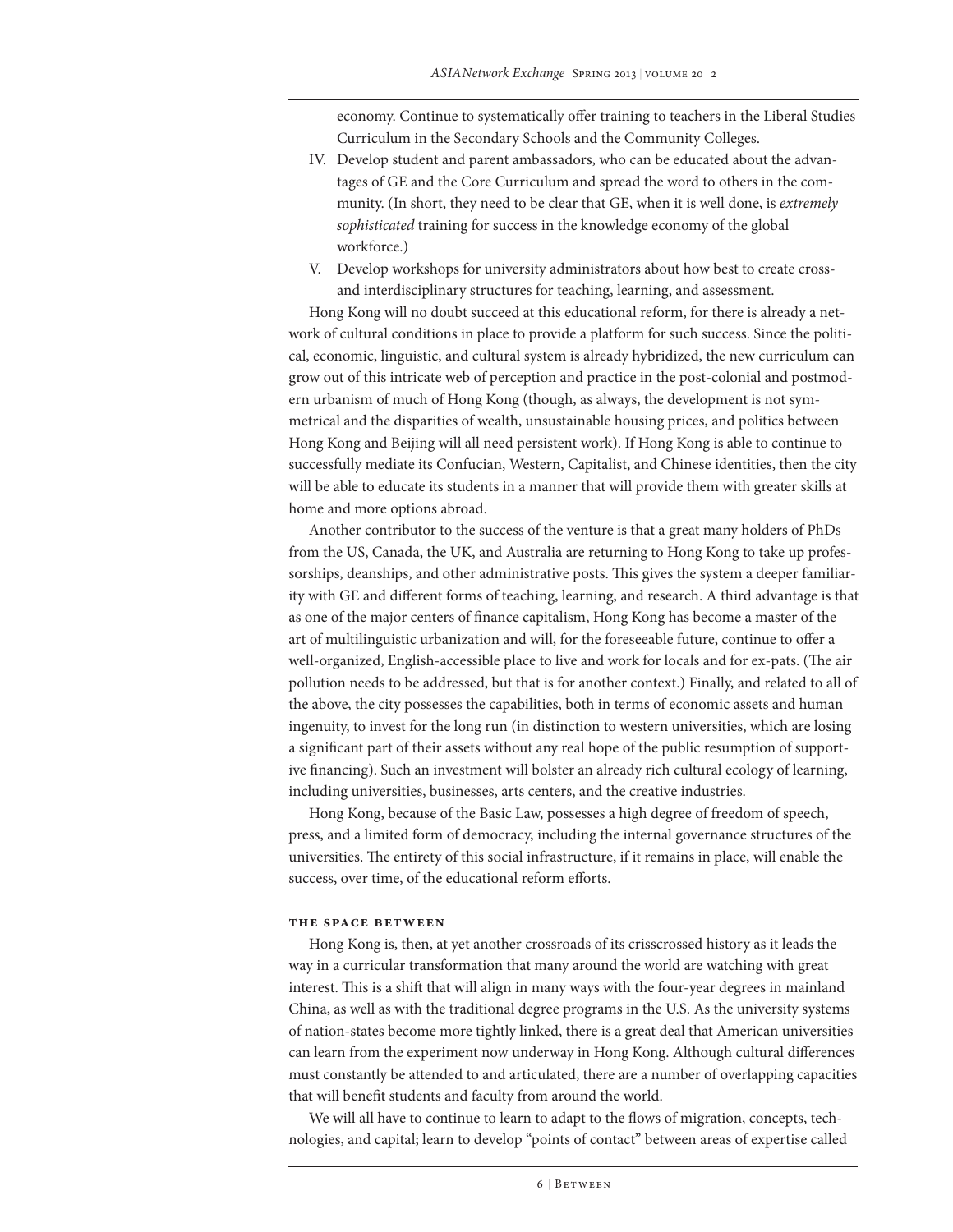"disciplines"; find ways to actively connect the local community of the university and its urban partners to the global networks; and, finally, continue to develop languages of politics and ethics that will enable greater justice to manifest for a larger part of the world's population, even if that justice appears only in increments as we teach and learn across multiple boundaries.

There are a great many variables at work in Hong Kong, including Beijing's international and domestic relations with the global economy; military relations between China, the U.S., and other countries in the region; growing populations and increased need for resources; difficult environmental challenges; social networking and other communicative media; the rate of migration; and the interchanges between English, Cantonese, Putonghua, and other languages. And one of the most important variables at work is the extraordinarily rapid urbanization of the Chinese mainland, where "more than a hundred cities have passed the 1 million population mark in the last twenty years and small villages, like Shenzhen, have become huge metropolises with 6 to 10 million people" (Harvey 172). Hong Kong, at the periphery of this system of hyper-urbanization, can play a leading role in the educational imaginary that is constructed within this newly emerging network of cities.

The 2012 Reform gives the city and the universities an opportunity to reimagine the capacities of educated citizens to design a more flexible, adaptive, and just social space. With the emphasis of all the universities on cross-disciplinary and interactive courses based around active student-learning, an increased probability develops for building a capacity to address the pressing needs of the city and its citizens, the region, and, indeed, the shape of higher education around the world.

As David Harvey has argued, regarding the means by which any pervasive social change occurs:

it becomes imperative to envision alliances between a whole range of social forces configured around the different spheres. Those with a deep knowledge of how the relation to nature works need to ally with those deeply familiar with how institutional and administrative arrangements function, how science and technology can be mobilized, how daily life and social relations can most easily be re-organized, how mental conceptions can be changed, and how production and labor processes can be reconfigured. (138)

Painting and physics; economics and education; literature and business; art and urban design; history and technology; dance and new media; law and genomics; philosophy and biology. This is the world of between, in which boundaries shift incessantly.

Michel Serres's transdiscursive writing embodies this ethic as well as anyone as he has created a "metaphysics of prepositions" (Zembylas 485). Prepositions, perhaps, are the secret to everything. Prepositions are angels; they are the wing-footed messages of Hermes. Prepositions are the signs of creative excess in the domain of declarative propositions. As Serres has so eloquently said: "The goal of instruction is the end of instruction, that is to say, invention. Invention is the only true intellectual act, the only act of intelligences…Only discovery awakens. Only invention proves that one truly thinks what one thinks, whatever that may be" (1997, 92-93). Such inventiveness is the rhetoric of the between that we all must invent, individually and as members of multiple collectives. Such a future is very much worth the immense effort that Hong Kong is now directing toward reconfiguring the very fabric of its universities as it attends to the generative spaces of interstitiality, marked as they are by that most propitious pronoun: *between*.